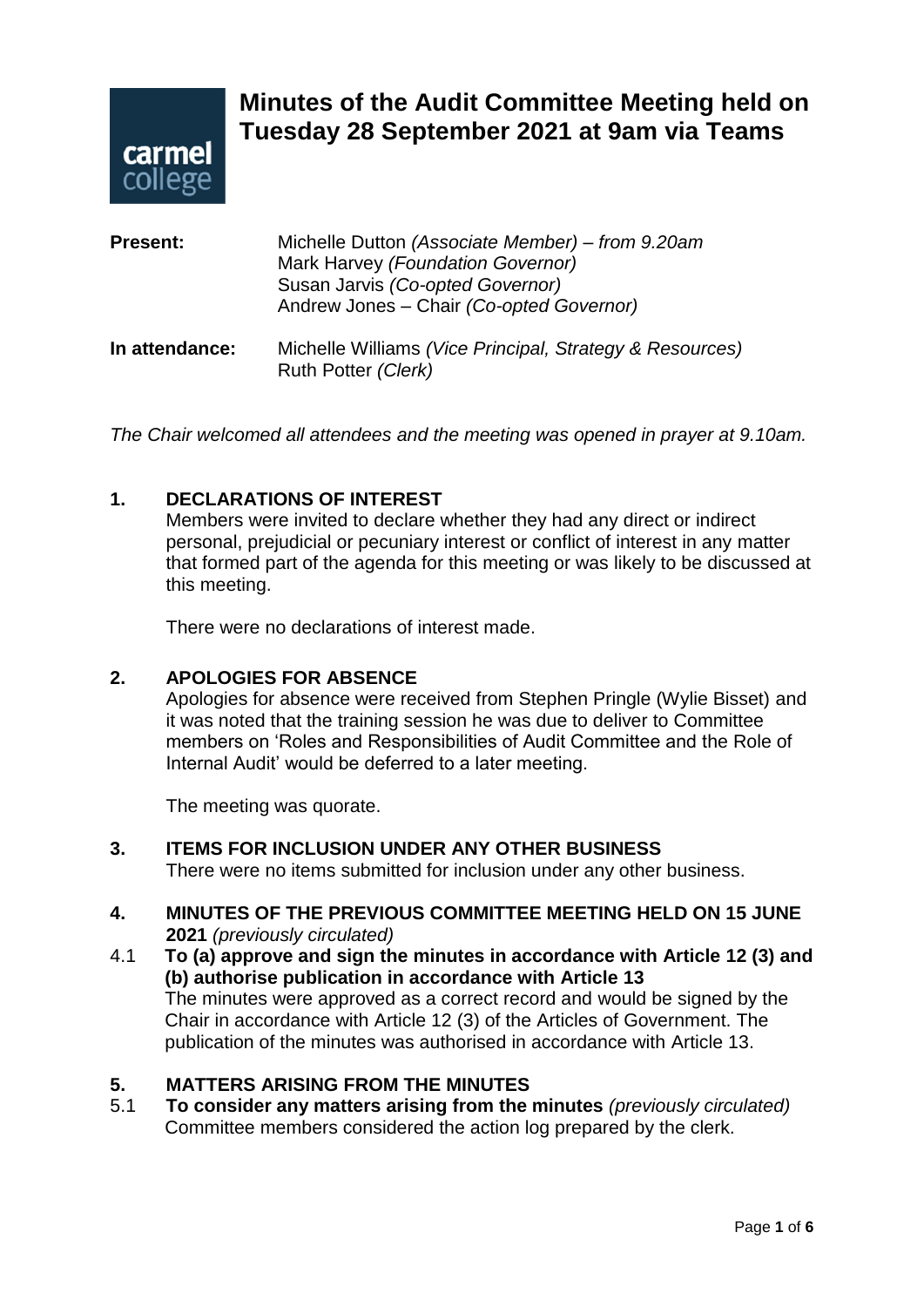#### 5.1 – Procedure for complaints against the governing body, board members and the clerk

An updated policy would be presented to the Full Governing Body for consideration and approval at its next meeting on 12 October 2021.

#### 13.1 – Post-16 Audit Code of Practice

It was confirmed that the Chair and Vice Chair of Governors would be invited to attend the next Audit Committee meeting at which the external auditors would be presenting their annual findings.

#### **6. RISK MANAGEMENT**

#### 6.1 **Risk Management Policy** *(previously circulated)*

The Vice Principal presented the Risk Management Policy and confirmed that only minor revisions had been made since the last review.

She explained that in order to align the College's risk management cycle with the quality cycle, the annual review and preparation of the Risk Register would be undertaken in November and reported to the Committee at its next meeting. This would allow for the completion of the annual self-assessment review (SAR) and performance management processes which, in turn, would inform the compilation and scoring of the Risk Register.

The Vice Principal confirmed that Risk Management would be subject to internal audit this term in line with the approved internal audit plan.

The Committee **recommended approval** of the Risk Management Policy to the Full Governing Body.

## **ACTION – Clerk to put Risk Management Policy on next FGB agenda for approval.**

*Michelle Dutton joined the meeting at 9.20am and offered apologies for her late arrival.*

#### 6.2 **Risk Management Action Plan** *(previously circulated)*

The Vice Principal presented this report which incorporated a review of risk management for 2020-21.

The following points were highlighted:

- The full Risk Register was managed on an operational basis by the Corporate Management Team (CMT). The key risks in the action plan were those upon which the Full Governing Body would require assurance over the systems of internal control in place to mitigate these risks.
- The action plan was updated as risks changed throughout the year.
- There had been no change to the two contingent risks arising from the priority list:
	- 1. Successfully manage the college through the pandemic
	- 2. Maintain financial stability

and no risks were currently considered to be significant.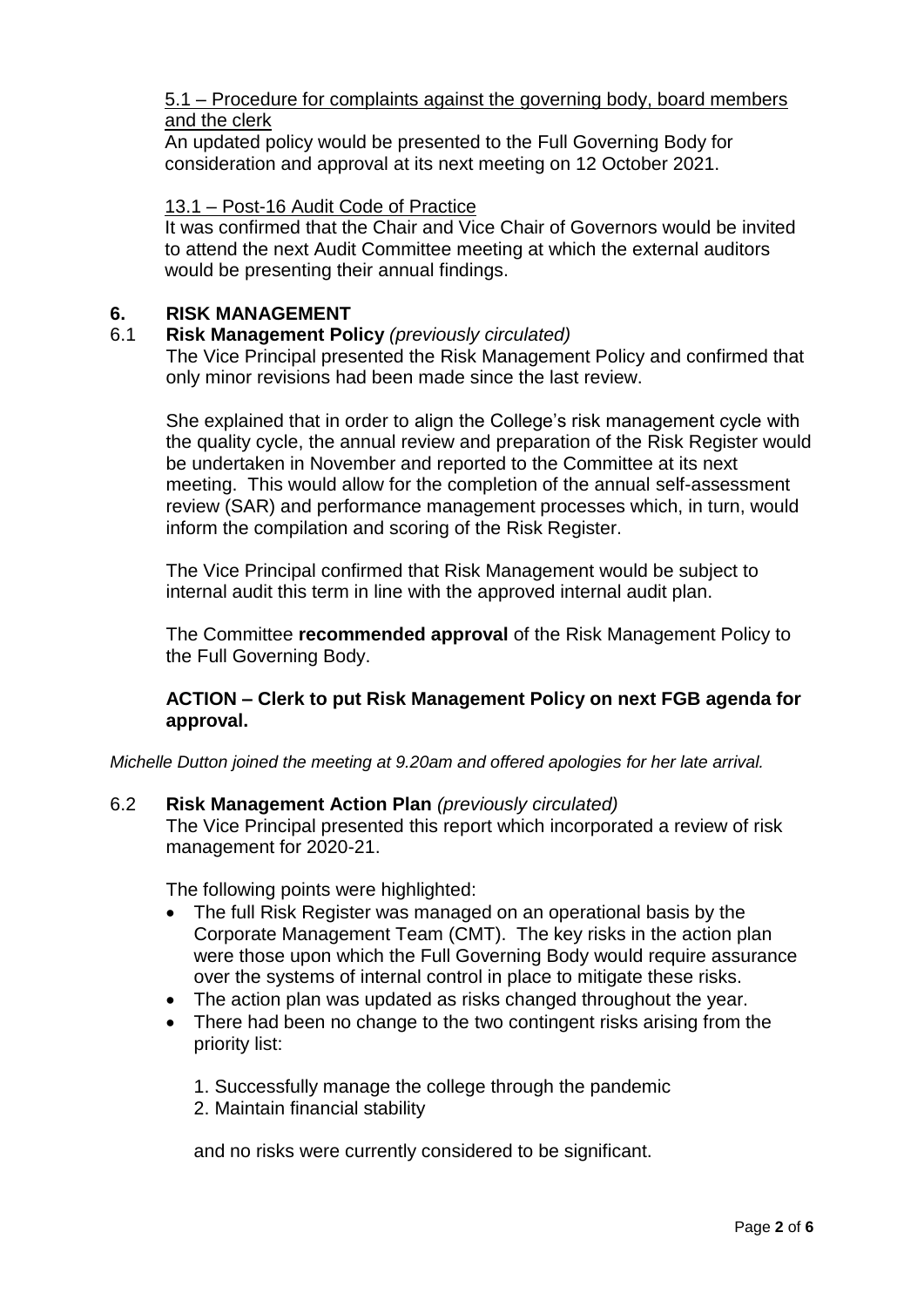- A revised Risk Register reflecting 2021-22 annual targets would be presented to the next meeting.
- An annual review of how risks had been managed during 2020-21 was provided. All risk mitigation measures had been successfully implemented.

The Committee:

- **approved** the Risk Management Action Plan, and
- **noted** the review of risk management for 2020-21.

## **7. COLLEGE MANAGEMENT REPORT**

7.1 **College update on previous recommendations and actions taken**  *(previously circulated)*

The Vice Principal provided a comprehensive progress report on all the recommendations made by the Internal Auditors in respect of the Estates Management and Student Experience audits that had taken place during 2020-21. The Clerk provided an additional progress report in relation to all the recommendations made by the Internal Auditors in respect of the Corporate Governance audit that had taken place in May 2021.

The reports and associated commentary confirmed that the College had completed a number of the recommendations and work was on-going on those not yet fully completed.

The Committee **noted** the progress reports.

#### **8. SECTOR UPDATE**

#### 8.1 **Presentation by the Internal Auditor**

Due to the absence of the Internal Auditor, this item of business was not considered.

#### **9. FUTURE AGENDA ITEMS**

9.1 **To consider topic areas for future discussion** No areas were highlighted.

#### **10. CALENDAR OF BUSINESS 2021-22**

#### 10.1 **Schedule of Governing Body and Committee Business 2021-22** *(previously circulated)*

The Clerk presented this schedule of business for the governing body and its committees for the academic year ahead. One of the Audit Committee's key functions was to assess and provide the Governing Body with an opinion on the adequacy and effectiveness of the College's assurance arrangements, assurance over sub-contracting, framework of governance, risk management and control processes for the effective and efficient use of resources, solvency and the safeguarding of assets. Members considered the document and confirmed its contents.

The Committee **approved** the Calendar of Business 2021-22.

#### **11. COMMITTEE EFFECTIVENESS**

11.1 **Audit Committee Cycle of Business** *(previously circulated)*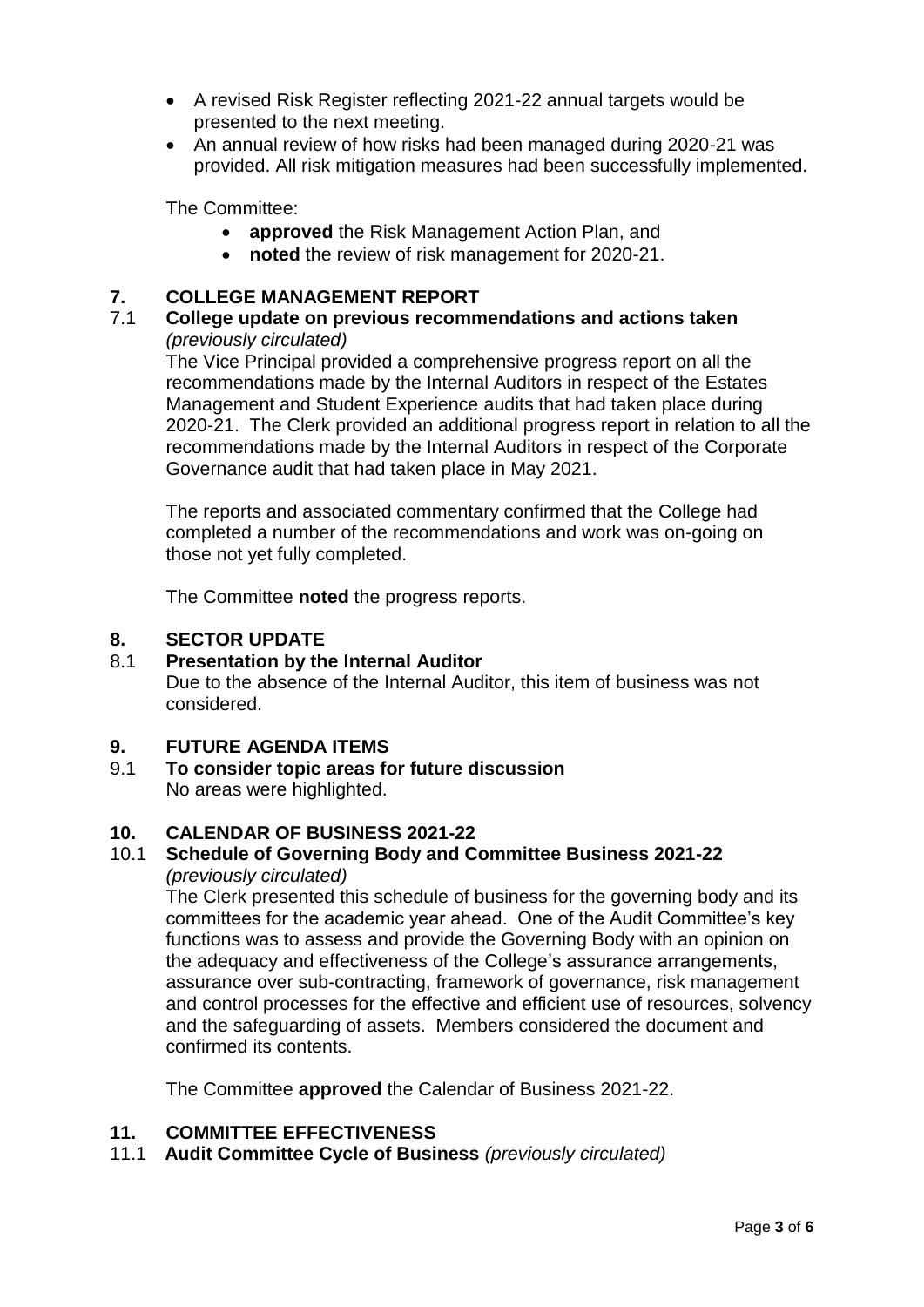The clerk presented this document to Committee members for feedback and suggested that it would serve a number of purposes linked to transparent and accountable governance, such as:

- governor induction aid for new members of the board and Committee
- business continuity aid in the event that clerking services get disrupted in the future
- accessible means by which the business of the Committee can be reviewed, revised and made more efficient in response to internal and external needs.

Discussion ensued and governor questions/comments were invited.

**Q** – Would the cycle of business documents for all committees be shared with all governors?

**A** – Yes, once agreed the cycles of business for all committees would be uploaded onto Connect for all board members to access.

The Committee **noted** the contents of the document and thanked the clerk for its preparation.

#### 11.2 **Audit Committee Terms of Reference** *(previously circulated)*

The clerk invited Committee members to conduct an annual review of the current Terms of Reference to determine whether these remained fit for purpose. Final approval of any suggested amendments would sit with the Full Governing Body.

The Committee **agreed** that its current Terms of Reference did not require any revision.

#### 11.3 **Review of Audit Committee's Key Performance Indicators (KPIs) 2020-21**  *(enclosure)*

The clerk advised governors that the Committee was required to review its own performance annually and presented an analysis of performance against agreed KPIs from the previous academic year.

It was noted that all KPIs had been met with the exception of KPI 3 (Risk Management Policy). Whilst the Committee had approved the Risk Register and Risk Management Action Plan and had received termly risk management reports, review and approval of the Risk Management Policy had not taken place during 2020-21. This had, in part, been due to the lack of a permanent clerk during this period. A review of the policy had been conducted under item 6.1 of this meeting.

Governors **noted** and **agreed** the analysis report on KPIs for 2020-21.

#### 11.4 **Approval of Audit Committee's Key Performance Indicators (KPIs) for 2021-22** *(previously circulated)*

The clerk recommended some changes to the KPIs for the current academic year. It was suggested that KPI 1 be amended to refer to the 'effectiveness' of the Committee and the actions required under this KPI be strengthened to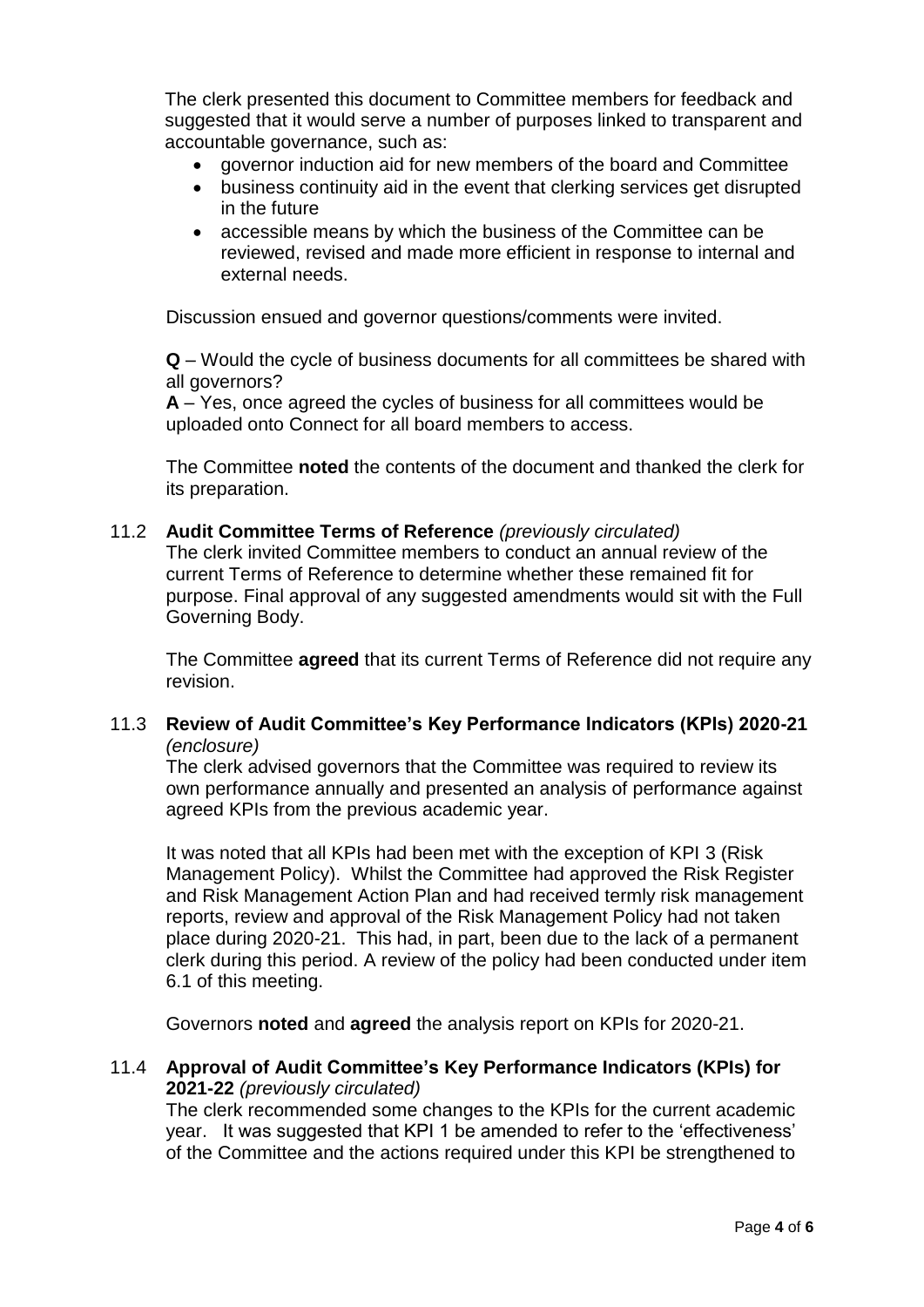include an annual assessment of members' skills and knowledge and an annual training and development plan.

The Committee **approved** the key performance indicators for 2021-22 as presented by the clerk.

#### 11.5 **Review of Audit Committee Skills Analysis and Training Plan** *(previously circulated)*

The clerk presented an anonymised analysis of the most recent skills audit responses for Audit Committee members, collated in September 2021. For comparison, an analysis of skills audit responses from 2020-21 was also presented. Reference was made to the requirements set out at paragraphs 29 and 30 of the Post-16 Audit Code of Practice and members were invited to consider the areas highlighted in the skills analysis and clarify any specific training or support that might be required.

It was explained that the College would be subscribing to the Education and Training Foundation (ETF) Governance Development Programme which would provide governors with access to a range of learning opportunities and resources that could be accessed according to individual need.

In addition, bespoke training could be provided by the Internal Auditor should this be required. A training session on the 'Roles and Responsibilities of the Audit Committee and the Role of Internal Audit' had been scheduled to take place prior to the meeting and would be re-arranged for a later date. In the meantime, it was suggested that the slides for this training session be circulated to members.

A discussion ensued and the Chair suggested that members highlight emerging training needs on an ongoing basis at the beginning of each meeting.

The Committee **noted** the contents of the report and **agreed** to:

- review the training opportunities available as part of the ETF Governance Development Programme and access these as required
- consider whether additional, bespoke training may need to be arranged.

# **ACTION – (a) review ETF Governance Development Programme and access training as required**

**(c) consider whether any further training is required (c) circulate training slides.**

#### **12. ANNUAL REPORT**

#### 12.1 **Audit Committee Annual Report 2020-21***(previously enclosed)*

The clerk advised that it was a statutory requirement to produce an Audit Committee Annual Report and referred members to paragraph 30 of the Post-16 Audit Code of Practice. The draft report had been prepared by the clerk in consultation with the Chair of the Audit Committee. Responsibility for the content of the report rested with the Audit Committee and members confirmed that no amendments were required.